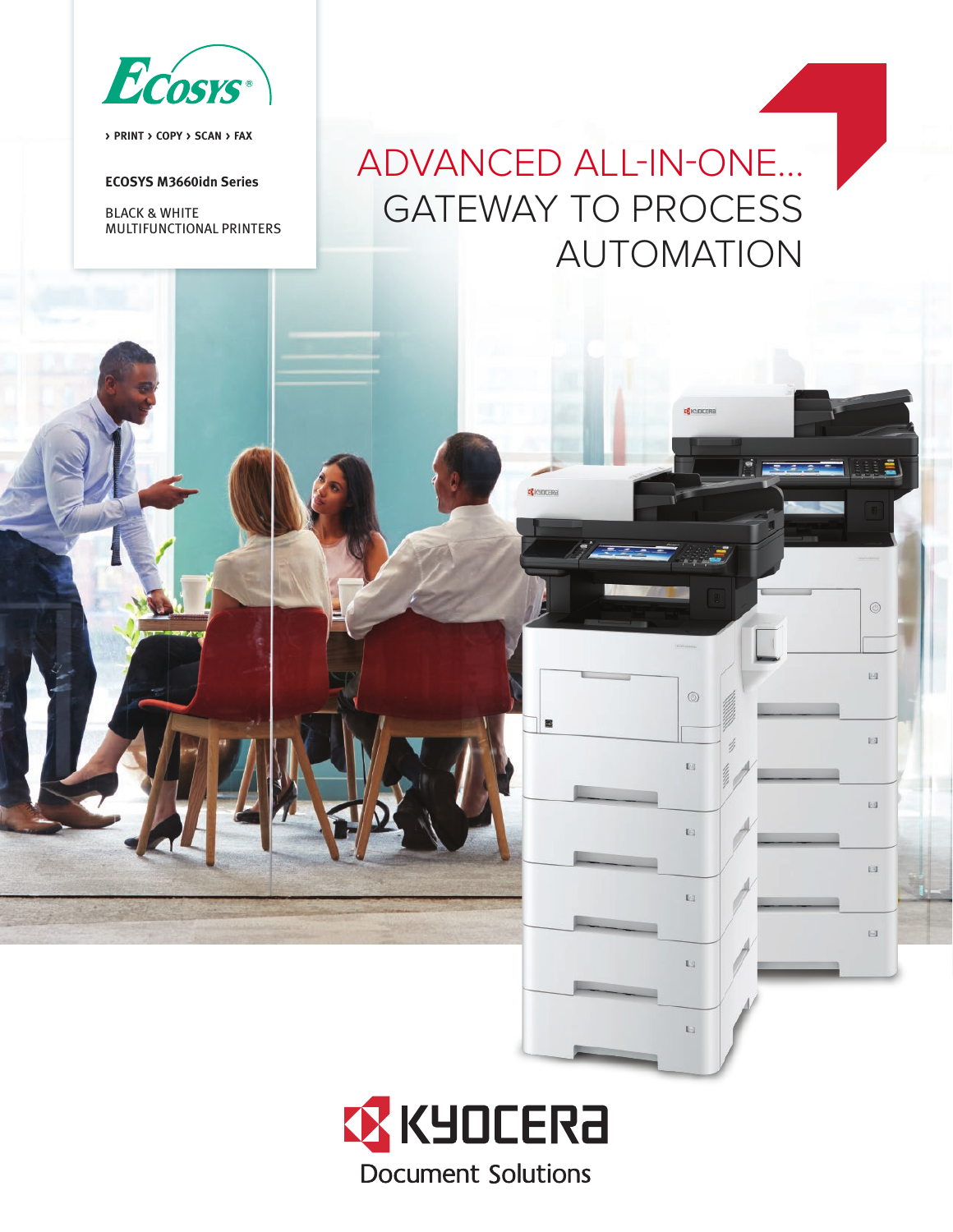# **ECOSYS M3660idn SERIES** EFFICIENCY, VERSALITY AND PERFORMANCE, IN ONE COMPACT FOOTPRINT

The fast, user-friendly **ECOSYS M3660idn Series** of advanced black & white multifunctional printers (MFPs) leverages proven Kyocera technology to simplify the workday. With sleek ergonomic style and robust feature set, these impressive multitaskers deliver intuitive Print, Copy, Color Scan and Fax efficiency. Ideal for any size business, as a desktop or departmental hub, these MFPs are engineered to excel.

### SMART DESIGN. SEAMLESS WORKFLOW.

With exceptional throughput speed, up to 62 ppm, and striking print quality up to Fine 1200 dpi, these reliable, intelligent A4 (up to 8.5" x 14") MFPs effortlessly handle the workload. Time is money, so the standard high-speed Dual Scan Document Processor (DSDP)\* scans up to 100 two-sided originals in a single pass, at speeds up to 102 ipm. Add to that a 600-sheet paper supply, expandable to 2,600 sheets, and integrated manual stapler option, for smooth job turnaround – from start to finish.

\*Standard on ECOSYS M3660idn and ECOSYS M3655idn models only.

# TABLET-LIKE DISPLAY. INTUITIVE OPERATION.

The customizable, full color 7" touch screen display allows for instant access to frequently-used functions

by organizing icons in an intuitive layout. This tiltable panel also includes a Help menu and magnification feature to further improve usability and accessibility. Hard and soft key numeric keypads are standard features.



## SUSTAINABILITY. THE ECOSYS ADVANTAGE.

The ECOSYS M3660idn Series complies with ENERGY STAR®, a program within the U.S. Environmental Protection Agency that establishes energy conservation guidelines. To minimize carbon footprint, and to lower total cost of ownership, Kyocera proudly offers high-yield consumables, programmable Energy Saver functions and low Typical Electrical Consumption (TEC) values. Always working in harmony with the environment, Kyocera's ECO footPRINT™ Toner Recycling Program transforms 100 percent of every recycled cartridge into

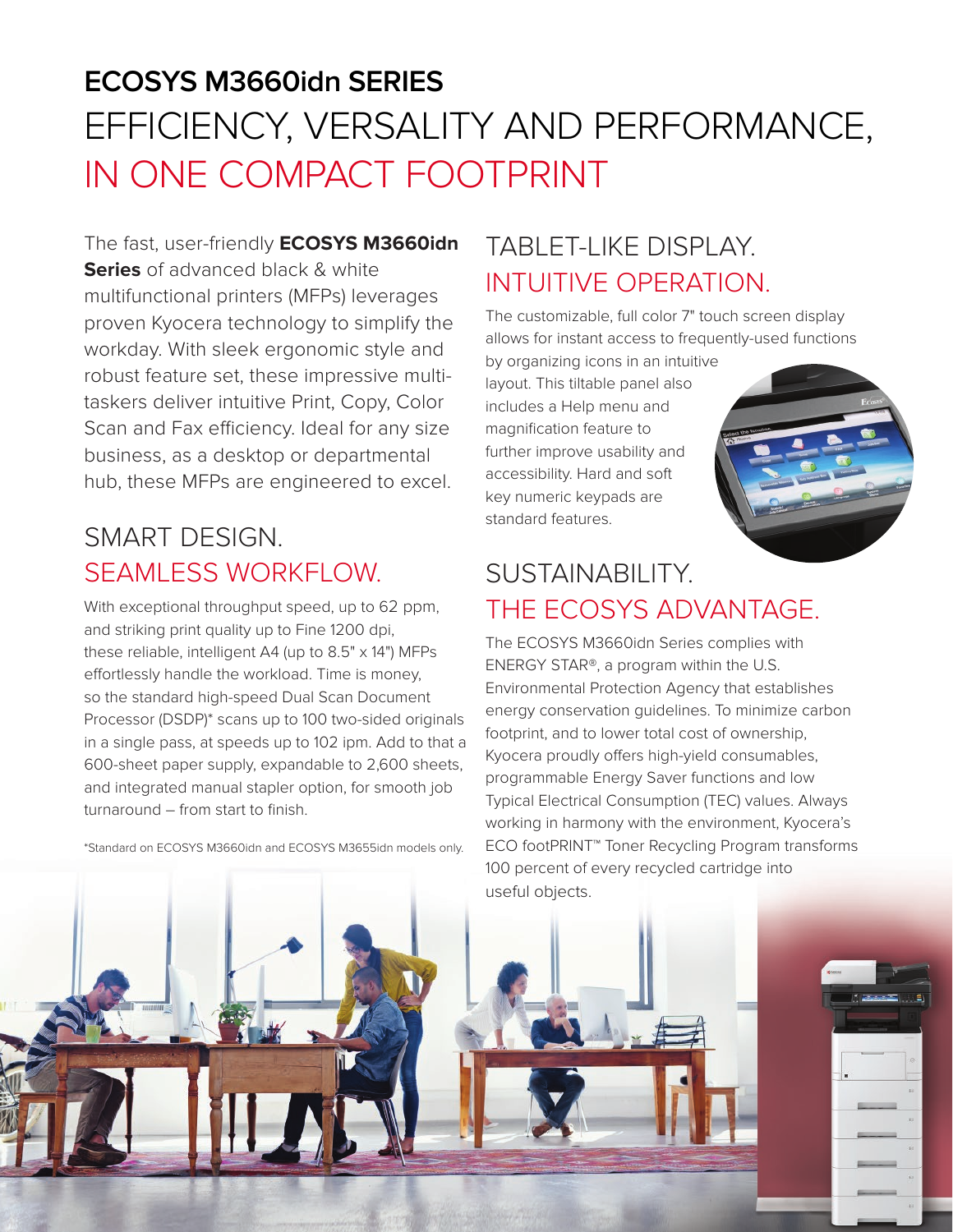### STAY CONNECTED. GO MOBILE.

Kyocera's versatile suite of mobile solutions brings wireless print, scan and send convenience to on-thego employees. Simple and seamless, tap into anytime, anywhere productivity with KYOCERA Mobile Print™,

Google Cloud Print™, KYOCERA MyPanel and Mopria® Print Services. With the addition of optional IB-36, the ECOSYS M3660idn Series also supports Apple AirPrint®, Wireless LAN and Wi-Fi Direct.



#### PROACTIVE, REAL-TIME FLEET MONITORING.

Optimize device uptime and reduce costs with KYOCERA Fleet Services (KFS), a cloud-based remote monitoring solution that offers visibility into device status, counter activity, supply levels, usage trends, and much more. Proactive fleet management is easy with KFS reports, service alerts, and metrics. With KFS, your entire document infrastructure is optimized to better meet unique and evolving workflow needs.

### WORKFLOW CUSTOMIZATION. OPTIMIZED PERFORMANCE.

Kyocera's extensive portfolio of customizable business applications enables ECOSYS M3660idn Series users to further leverage information – how, when and where they need it. From mobile and cloud to cost control and security solutions, KYOCERA Business Applications automate workflows; users accomplish more, in less time. Designed for Kyocera's innovative HyPAS software platform, these robust applications fully integrate with Kyocera MFPs. The result is immediate and measurable business process improvement.

## ENHANCE SECURITY. MITIGATE RISKS. REDUCE COSTS.

To prevent unauthorized access to valuable data and device resources, take a comprehensive approach. Restrict device access via a password or by using the ID Card Authentication Kit option. Erase latent HDD data with the easy-to-implement Data Security Kit option (Common Criteria ISO/IEC 15408/ IEEE 2600.1-certified). Control and secure document workflow with KYOCERA Net Manager (KNM), a server-based application designed to protect confidential data and manage document output and related printing costs. Physically secure the device using the integrated slot for a Kensington Lock.